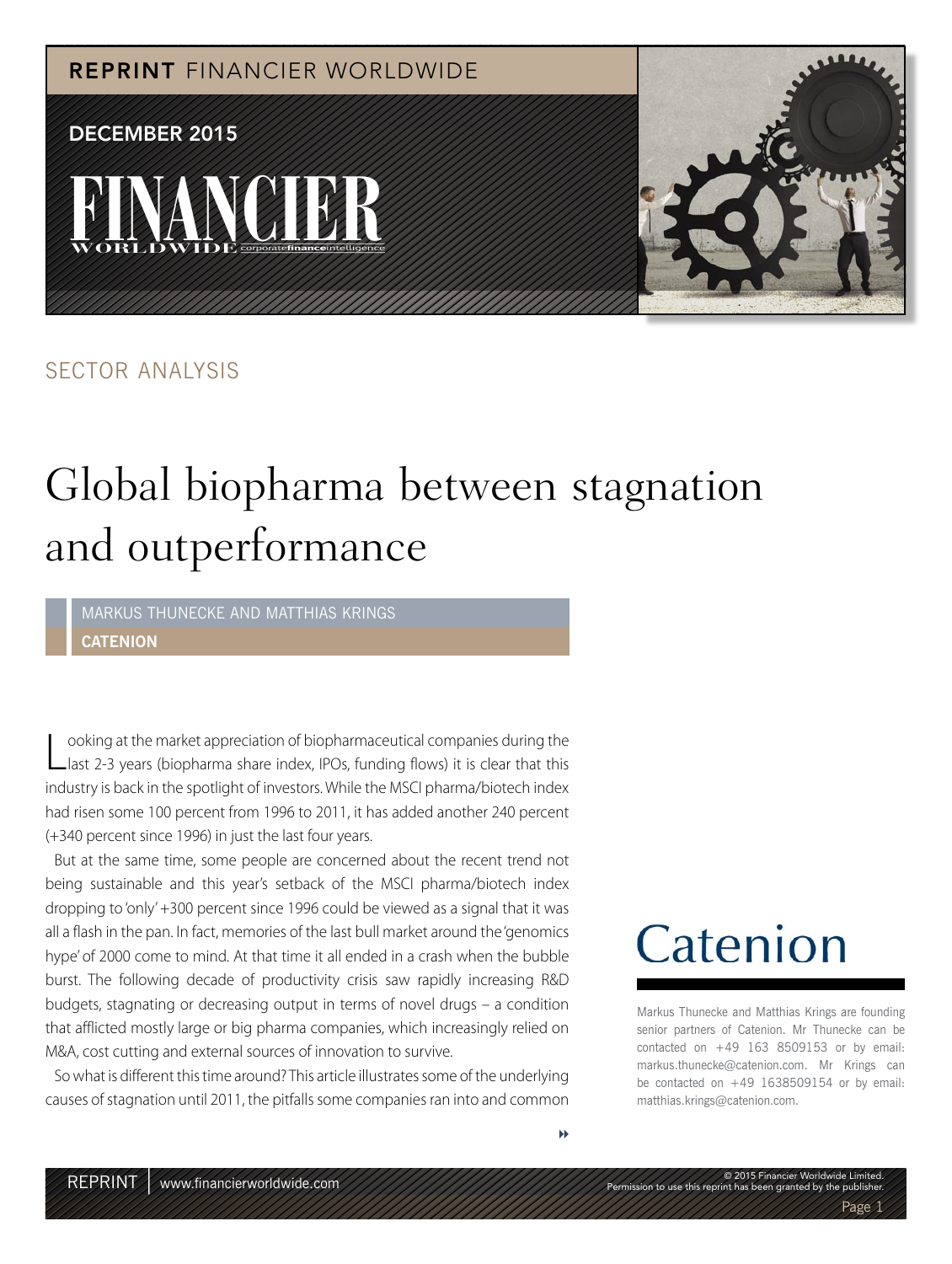# **FINANCIER**

traits among current top performers. Further dynamics are unfolding and we will anticipate a few drivers going forward.

#### **Recent challenges and changes in biopharma**

Productivity crisis. Let's face a brutal fact: only an average of 10 percent of drug projects that start the long journey through clinical phases I to III eventually reach the market. While R&D success rates and industry output (approved drugs) have been fairly stable since the 1950s, R&D costs have risen for several reasons: the low hanging fruits have been picked, existing drugs set benefitrisk standards for new ones, and routine biomolecular and medical drug-testing has intensified immensely in technical effort, expertise required and hence cost. As such, R&D costs per new drug have risen to as much as \$2.5bn (which includes all the failures a company has to finance too). For some big pharma companies, that figure can be as high as \$5-10bn. One does not have to be a biopharma R&D expert to realise that the industry is not sustainable at that level.

Partnerships. In response to the productivity crisis, pharma companies have embraced the exchange of intellectual property, R&D expertise,

market power and resources in deal types like co-development, technology alliances and therapeutic area partnerships bridging pharma, biotech and academia. Risk and return are typically shared through upfront and milestone payments plus royalties on sales of the joint project. Over the last decade the business model of many biopharma companies has completely changed from mostly inward-focused to open innovation, where some 50 percent of pipelines within the top 30 companies stem from external sources. Some companies do not even invest into internal research at all (so called search & develop models).

Technical advances. The completion of the human genome sequence set off a hype in the late 1990s and many people believed the solution to most chronic diseases was only a decade away. However, the idea of identifying new drug targets by mere genomics (and validating them later) did not remedy the productivity crisis: the attempt to industrialise pharma research had failed. From the early 2000s, novel modalities (molecule types and concepts such as antisense, RNA based drugs and therapeutic vaccines, to name a few) devised in academia were picked up by the matured biotech industry and pursued by pharma with various

### Catenion

degrees of success. Breakthrough stories like monoclonal antibodies that go back to Nobel Prize winning work in the early 1970s have remained rare, although several promising candidates have emerged.

Drug prices. What is an appropriate price for a given benefit of a drug? In the past, demonstration of safety and efficacy (versus placebo or via indirect comparison with other drugs) used to suffice to obtain market authorisation and almost equalled a green flag for whatever price the drug manufacturer demanded. Since the early 2000s, pharmaceutical companies face new hurdles and tough negotiations on the road to reimbursement. Health Technology Assessment (HTA) has become routine, especially in Europe, and drug makers have to present data supporting their claims of added benefits compared to established drugs before reimbursement categories are set. Consequently, companies now have to include direct comparisons to competitor drugs in their clinical trials to generate these data. Yet implications start much earlier, as companies have to shift the balance of their R&D portfolios from incremental innovation toward more potential breakthrough innovation, which means they now have to embrace and accept much higher risks.